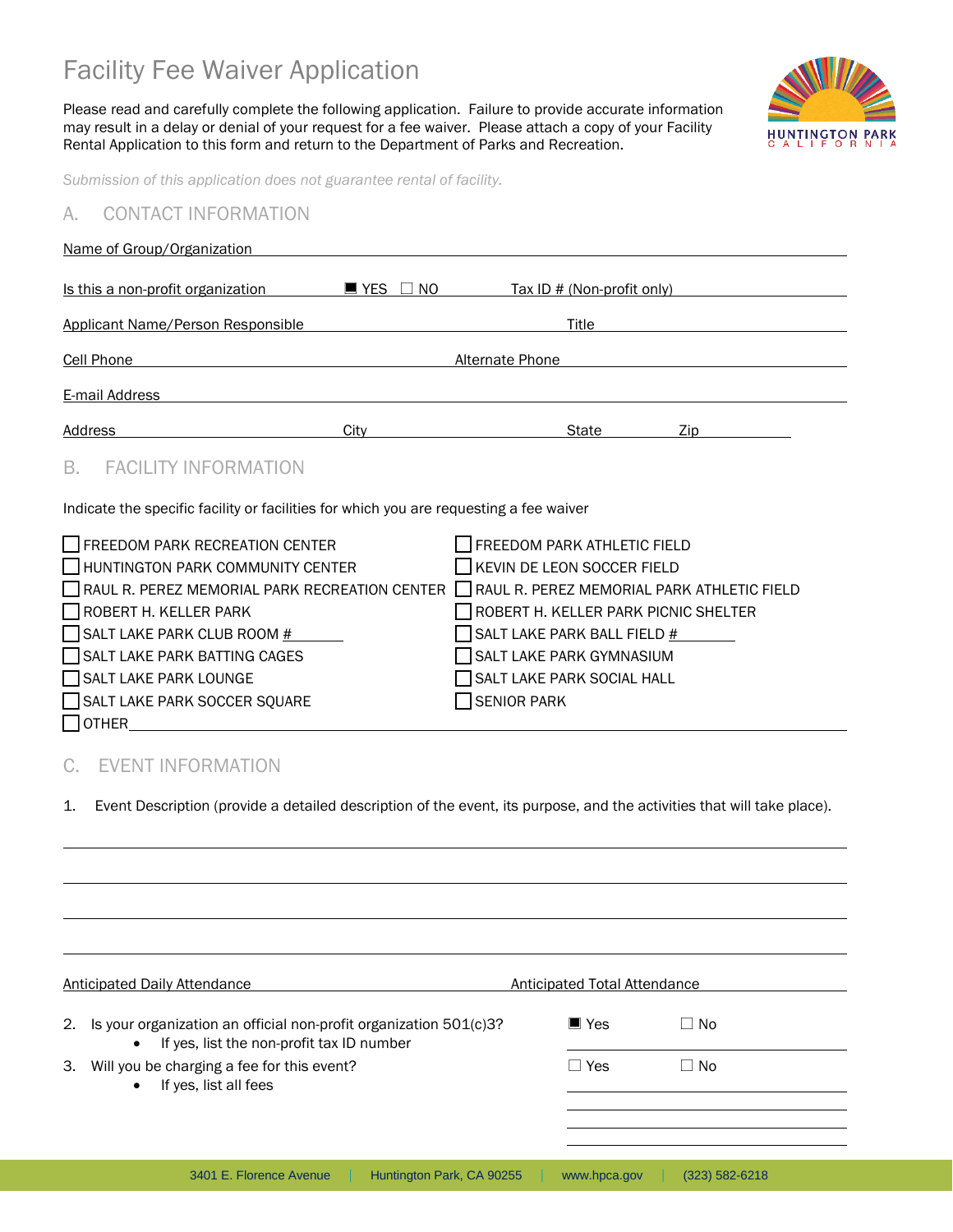| 4. Will the event be open to the public? | $\bigcirc$ Yes | $\odot$ No |
|------------------------------------------|----------------|------------|
| 5. Is this event a fundraiser?           | $\bigcirc$ Yes | $\odot$ No |

## D. EVENT DATES AND TIMES

| Set-up Date(s)             | Set-up Start Time  |
|----------------------------|--------------------|
| <b>Event Start Date(s)</b> | Event Start Time   |
| Event End Date             | Event End Time     |
| Breakdown Date(s)          | Breakdown End Time |

# E. FEE WAIVER INFORMATION

Please complete **ONLY** the section which applies to your event (Intergovernmental Cooperation, Non-Profit, Private Business or Organization or City Sponsored Event)

#### $\Box$  Intergovernmental Cooperation (Applicant is a government agency)

|  |  | Name of Specific Department/Unit Responsible for Event |  |
|--|--|--------------------------------------------------------|--|
|  |  |                                                        |  |

How does this event benefit the residents of Huntington Park?

Why is it necessary to hold this event at a City facility?

#### $\Box$  Non-Profit Organization

#### $\Box$  Private Business, Organization or Individual

\*Non-profit organization will be required to provide verification of tax-exempt status.

Do you provide a service solely to the residents of Huntington Park?  $\Box$  YES  $\Box$  NO

Indicate the negative impact or financial hardship that the normal facility fees would create for your event or agency. You may attach a budget or financial statement for your organization to clarify the reason for your fee waiver request.